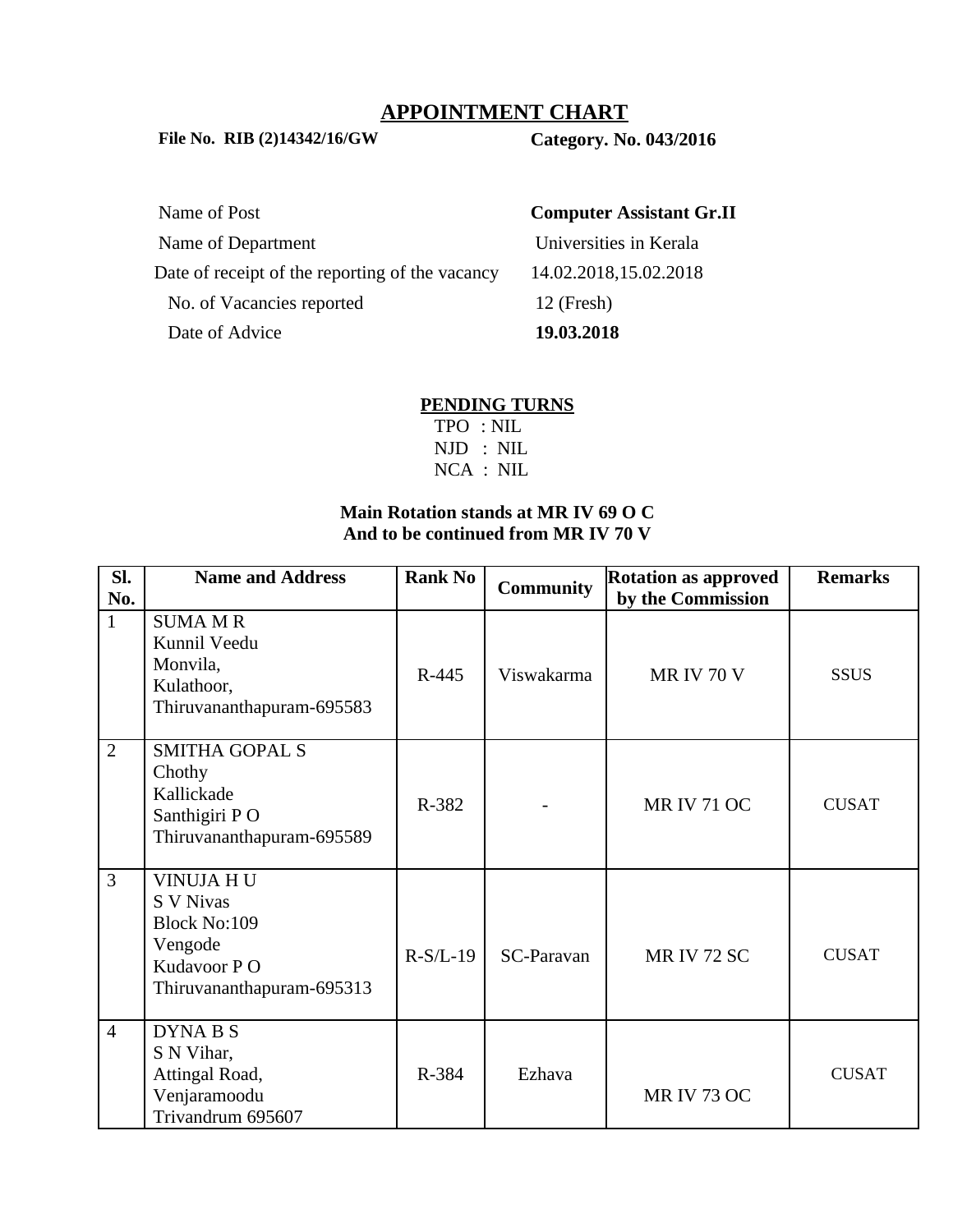| 5              | <b>SHEJIN B B</b><br>Kizhakke Parambath<br>Thazha Kuniyil (Ho)<br>Kakkattil (Via),<br>Perumudasseri<br>Arur (PO),<br>Kozhikode-673507 | R-391   | Thiyya | <b>MRIV 74 E</b>   | <b>CUSAT</b> |
|----------------|---------------------------------------------------------------------------------------------------------------------------------------|---------|--------|--------------------|--------------|
| 6              | <b>DEEPAPM</b><br>Parathattayil<br>Thrichattukulam<br>Alappuzha-688581                                                                | R-385   |        | <b>MR IV 75 OC</b> | <b>CUSAT</b> |
| $\overline{7}$ | <b>NASEEM MS</b><br>Pallippachayil Veedu<br>Puthukodu<br>Kummil PO<br>Kollam - 691536                                                 | R-508   | Muslim | <b>MRIV 76 M</b>   | <b>CUSAT</b> |
| 8              | <b>SOUMYA S NAIR</b><br>Madathil Veedu<br>Kariavattom<br>Thiruvananthapuram-695581                                                    | R-386   |        | <b>MR IV 77 OC</b> | <b>CUSAT</b> |
| 9              | <b>SOORAJ K R</b><br>Kattil House,<br>S/O Rajamany T<br>South Vazhakulam,<br>Aluva (VIA)<br>South Vazhakulam PO<br>Ernakulam-683105   | R-394   | Ezhava | <b>MRIV 78 E</b>   | <b>CUSAT</b> |
| 10             | <b>RENJITH V</b><br>Chothy<br>Aletty,<br>Thuruthummoola,<br>Puliyarakonam<br>Thiruvananthapuram-695573                                | R-389   |        | <b>MR IV 79 OC</b> | <b>CUSAT</b> |
| 11             | <b>SAHEERA S</b><br>Chemmannumkuzhi<br>Mekkumkara Veedu<br>Kuttichal<br>Kuttichal PO<br>Thiruvananthapuram-695574                     | $R-523$ | Muslim | <b>MRIV 80 M</b>   | <b>CUSAT</b> |